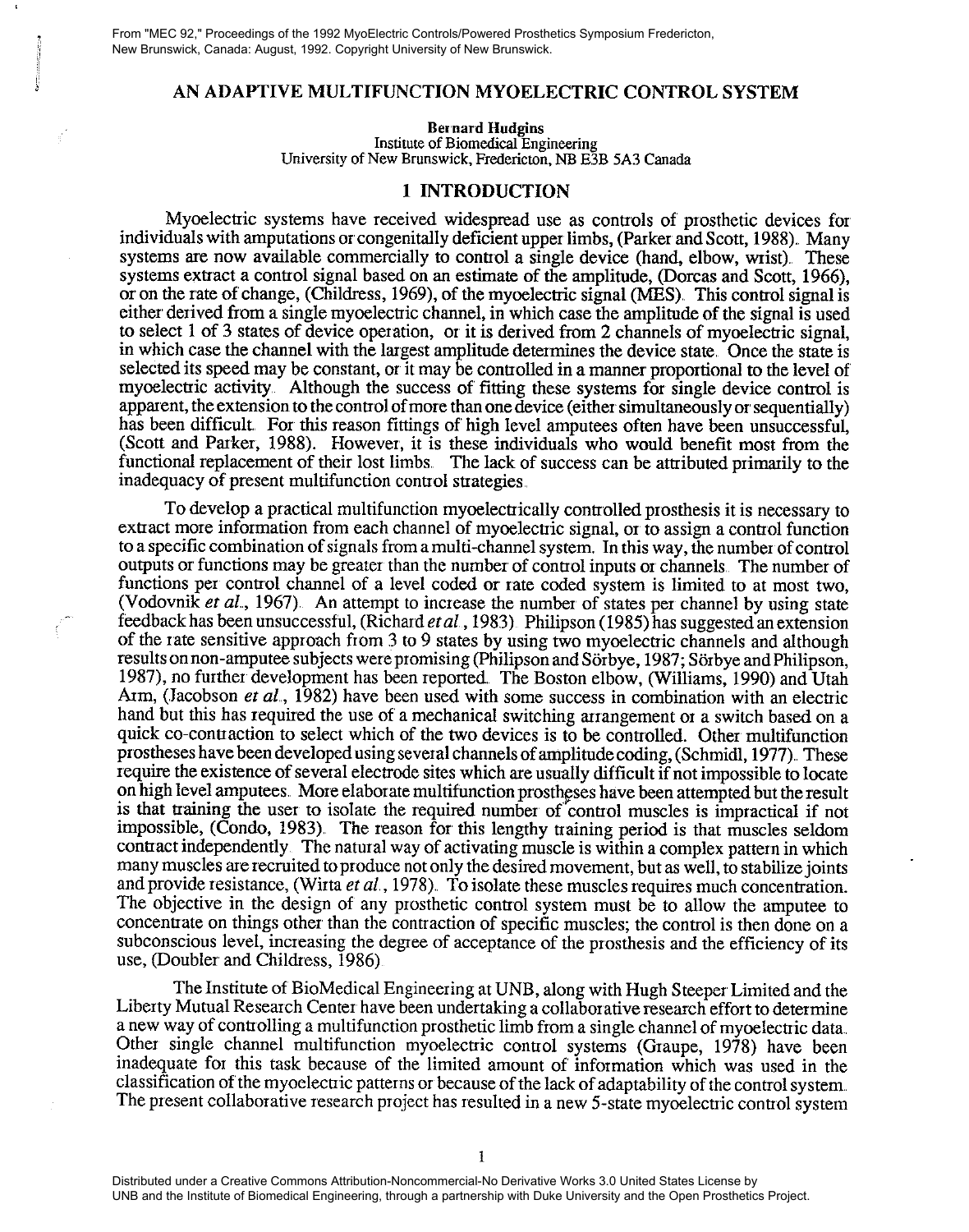which uses the information found in the first 200 ms of myoelectric signal following the initiation of a contraction to determine the function state. This state selection scheme is easily integrated with proportional control to provide the required speed control of the selected function,. The next section provides a brief description of this new control system.

# 2 A NEW APPROACH TO MULTIFUNCTION CONTROL

#### 2.1 Control Signal

All myoelectric controls systems have been designed under the assumption that no information is available in the instantaneous value of the myoelectric signal,. According to the accepted myoelectric signal generation models, the myoelectric signal measured using surface electrodes is stochastic, (DeLuca, 1979), This is due to the random nature of the pooled activity of the motor units within the pickup region of the electrodes. The firing intervals of single motor units are randomly distributed with a firing rate in the order of ten per second. As many motor units become active the firing rate increases and the pooled activity closely fits a Gaussian process This implies that the instantaneous amplitude of the myoelectric signal is a Gaussian variable with zero mean,. The myoelectric signal variance is a function of contraction level, (Parker, 1975), It is this relationship which is exploited in the conventional amplitude coded myoelectric control systems The accepted signal generation model implies there is no information in the instantaneous value of the myoelectric signal. Confirmation of this theory is given by Figure la This is an ensemble average of 60 records of steady state myoelectric signal obtained from a normal subject using a single bipolar electrode pair with one active electrode placed on the biceps brachii and the other on the triceps brachii. It illustrates that the steady state myoelectric signal is indeed zero mean and has no apparent structure. There is a factor of 56 reduction in variance of the ensemble average waveform over the average variance of the individual waveforms in the ensemble. The reduction in variance agrees with that expected for an ensemble average of 60 random waveforms



Figure 1 The ensemble average of sixty 300ms records of myoelectric signal (a) steady state (b) initiation of elbow flexion.

Recent work, however, has demonstrated that the instantaneous value of the myoelectric signal measured during the initiation of a contraction is not random but contains deterministic structure, (Hudgins, 1991). As an example, consider the waveform shown in Figure 1b. This shows the ensemble average of 60 records of myoelectic signal measured from the same electrode arrangement but taken during the initiation of elbow flexion. This figure demonstrates that much structure is maintained in the ensemble suggesting that the myoelectric signal patterns of the ensemble records are reproducible and deterministic. The reduction in variance is only 6.9 rather than 60, which indicates there is a nonrandom component in these transient waveforms. Similar structure has been found in myoelectric waveforms from other contraction types and in signals recorded from amputee musculature. This deterministic component is of short duration and occurs during the initial phase of the contraction It has also been observed that the structure in the waveform pattern for each contraction type is distinct, (Hudgins, 1991). In this case the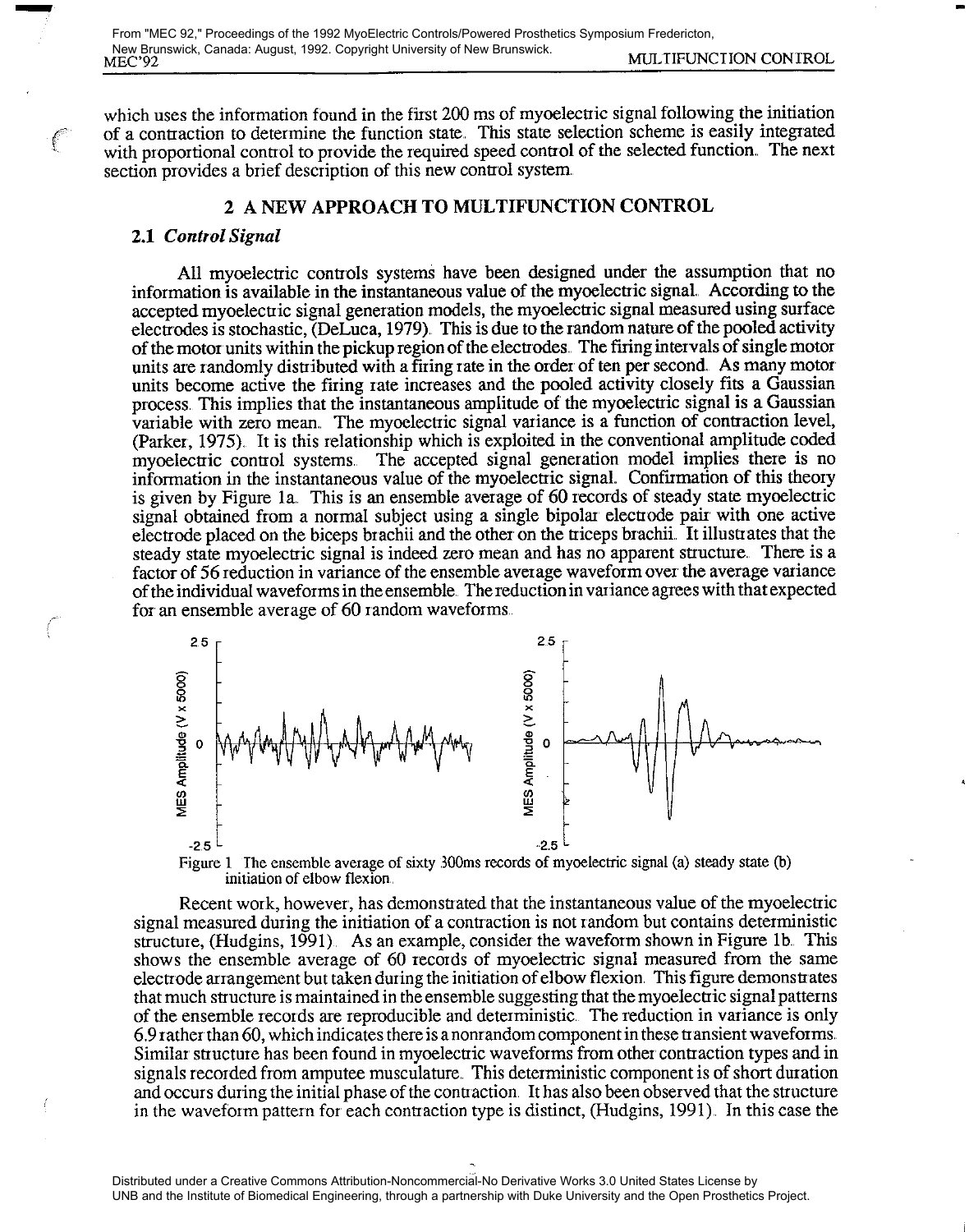actual structure of the myoelectric signal over time can be used to discriminate limb function The result of this discrimination can be used to control the selection of a prosthetic limb function Once selected, the speed of the function can be controlled in a manner proportional to the strength of the contraction

# 2.2 Control System Design

A new 5-state myoelectric control system has been implemented using this classification and control strategy. The control system uses a neural network classifier to determine the control system state from the user generated myoelectric patterns. The control signals are derived from natural contraction patterns which can be produced reliably with little subject training. Figure 2 is a diagram of the neural network based myoelectric control system The following is a brief description of the basic elements in the control systern operation.



Figure 2. Control System design..

Segment Feature Extraction—The myoelectric signal is acquired using a single bipolar electrode pair and is amplified to an appropriate level by a standard myoelectric amplifier. The mean absolute value of the signal is monitored and when a threshold is exceeded, 200 samples (1KHz sampling rate) of myoelectric data are stored,. The myoelectric data is divided into several time segments to preserve pattern structure and features are extracted from each segment Several factors determine the best feature set used to represent the continuous time waveforms but the most important are the computational complexity and class discrimination. The acceptable computational complexity is limited by the response time of the system which must be kept below 300 milliseconds to reduce user perceived lag. Much of this time will be required to obtain enough signal samples to allow feature extraction This leaves less than 100 milliseconds to do the actual feature extraction and pattern classification. With this in mind the following features were chosen to represent the myoelectric patterns: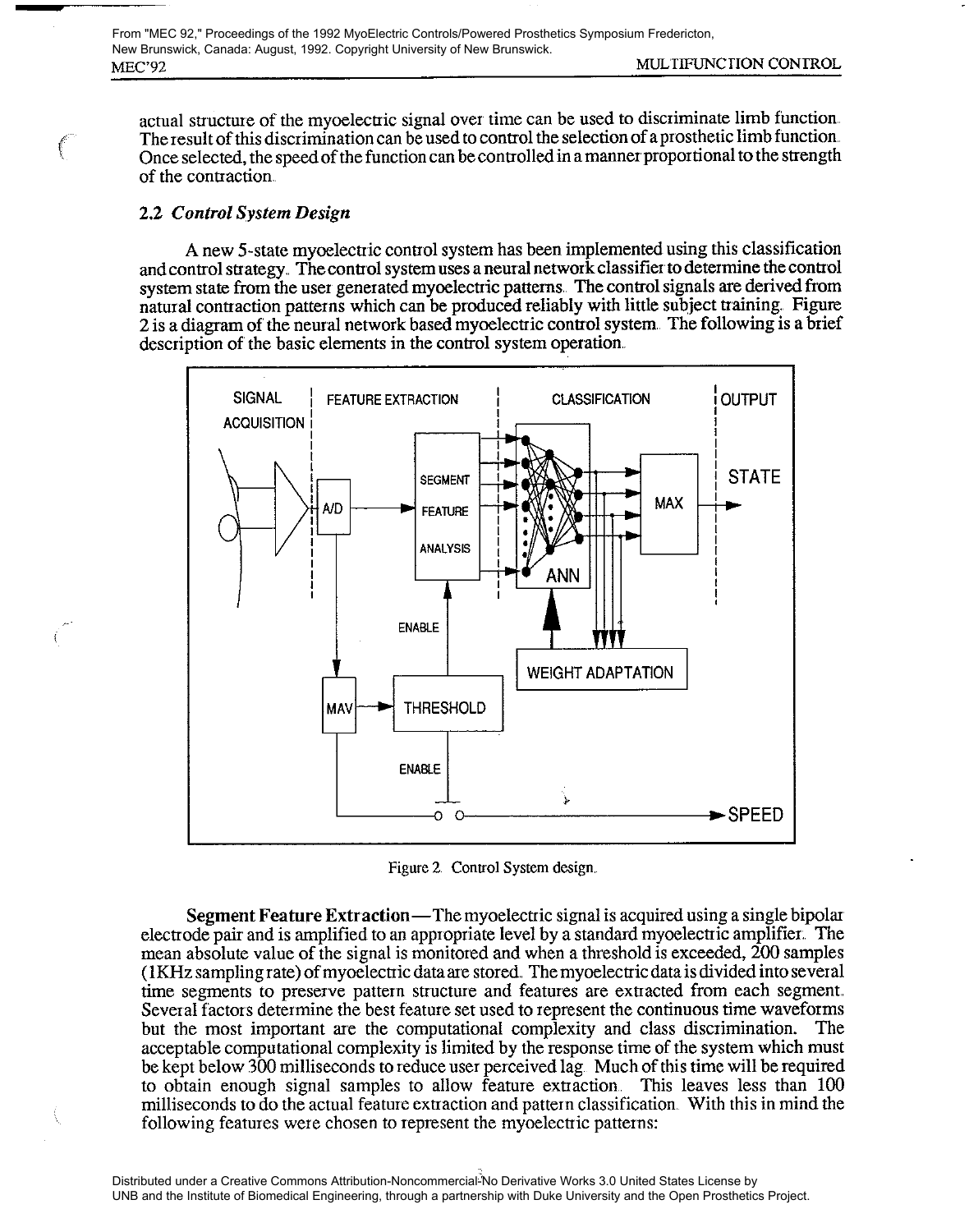- the mean absolute value of the signal in several consecutive time segments and the difference in MAV of adjacent time segments were used to represent the time structure in the waveform;
- the number of zero crossings, the number of slope changes, (turns), and the waveform length in several consecutive time segments were chosen to represent waveform complexity;
- and finally the mean value of each of the features over all time segments was chosen to complete the feature set.

Network Training—The feature set is then used as input to the neural network. The basic structure of the ANN used was a standard two layer network in which all the input nodes, which correspond to the waveform features, are fully connected with the hidden layer. The hidden layer was in turn fully connected with the output layer nodes which correspond to pattern classes. The network was trained using a standard backpropagation algorithm adapted from Pao (1988). During network training, the controller collects 10 sample feature sets from each contraction types This group of training feature sets is presented to the neural network with the corresponding class outputs. The backpropagation algorithm then adjusts the network weights from preset random values to reduce the output error to some specified value The trained weights are stored and maintained until the system requires retraining.

Pattern Classification—During system operation, the feature set is presented to the feedforward component of the network and the outputs of the network are scanned to choose the largest (MAX). If this is above a specified threshold, the prosthetic function corresponding to this output class is selected

Proportional Speed Control—Once a function is selected, the system monitors the myoelectric signal to determine the level of activity. The speed of the function is then chosen based on this level. If the myoelectric signal drops below a specified threshold for more that a specified length of time the function is terminated and the system adapts the network weights, initializes buffers and counters and returns to its original state.

Weight Adaptation—The neural network outputs are sent to the weight adaptation algorithm after each contraction is completed. The desired output is set to 0.9 if it was the largest network output, otherwise it is set to 0.1. The error between the actual network output and the desired output is used to update the network weights using the backpropagation procedure. In this way, the weights are being continually modified by the most recent patterns presented to the classifier. The learning rate for the backpropagation rule is kept small so that no one pattern can greatly change the network weights. The long term trends in the generated patterns will produce the desired weight adaptation

 $\mathbf{\hat{y}}$ 

## 2.3 Control System Evaluation

A laboratory based implementation has been evaluated to determine the potential of this form of myoelectic control. Nine normally limbed subjects and 6 amputees (2 above elbow and 4 below elbow) took part in these tests. One electrode from a bipolar electrode pair was placed on each of the biceps brachii and triceps brachii for the normally limbed and above elbow amputee subjects. The below elbow amputee subjects used an electrode arrangement on the wrist flexor/extensor group Each subject was asked to repetitively produce 4 different limb functions during which the myoelectric signal was sampled. For the normally limbed subjects these corresponded to a contraction of the elbow flexor group, a contraction of the elbow extensor group, and medial and lateral rotation of the arm. The amputees chose contractions which they felt they could reproduce reliably. The subjects were not required to produce contractions with a specific force, velocity or duration but contracted in a way which was both comfortable and reproducible. During training of the neural network, the classifier was able adapt to each subject's distinct myoelectric patterns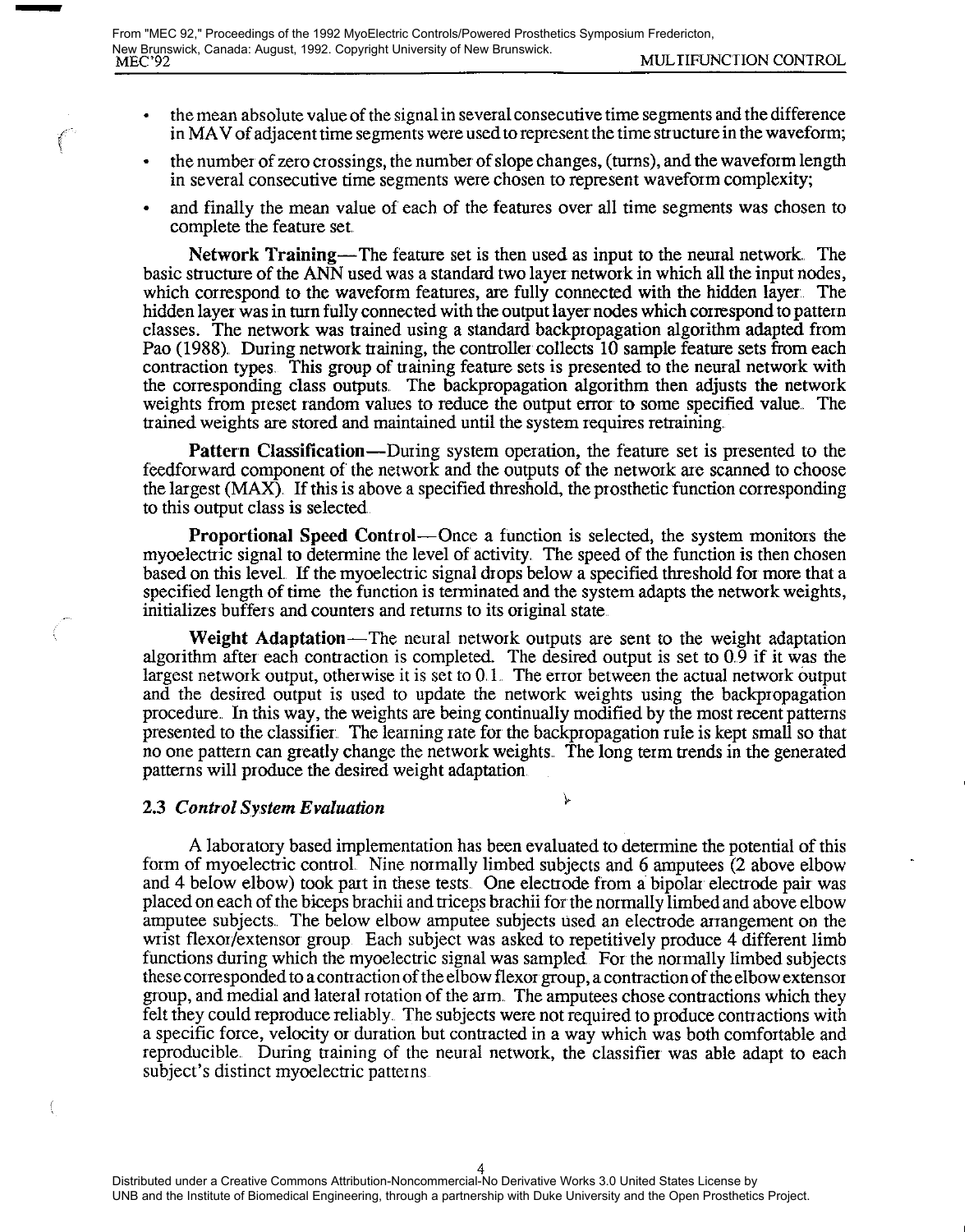Various network structures were tested to determine the best configuration for this application. Although the results were subject dependent, a 2-layer network with 30 inputs (corresponding to features from five 40ms time segments), 8 hidden neurons and 4 output neurons (corresponding to the 4 active state classes) performed well for all subjects. This design yielded average classification rates of 91.2±5, 6% and 85,5±9.8% for the normally limbed and amputee subjects respectively. This performance was achieved with no training of the user. Other tests demonstrated the insensitivity of the control system to errors in electrode positioning and feature noise

A tracking study, in which 5 normally limbed subjects generated control system states to match a random presentation of computer generated target states, demonstrated that the control task was easily learned. State selecti approximately 60% to between 85-95% for all subjects after the presentation of only 300 targets (approximately 1/2 hour total subject training time) The integration of state selection with proportional speed control has also been demonstrated

For microcomputer implementation, (8 MHz Intel 80286), the time required to train the control system on the test patterns is typically less than 5 minutes, (about 100 test set presentations to the neural network). This makes occasional retraining of the control system feasible. The time required to extract the feature set from the 200 ms of sampled data is approximately 10 ms. The feedfoward calculation of the neural network classifier requires about 10 ms. This results in an overall state selection delay of less than 250 ms This results in no user perceived delay. The weight updates take approximately 20 ms after the function has stopped. A delay of 200 ms is also added during this time to ensure that the myoelectric activity has returned to its resting value before the system is rearmed. A moving average window size of 100 ms provides good system response while maintaining an adequate estimate of the MAV for proportional speed control

#### 2.4 Discussion

**Section** 

The results of this method of myoelectric control are very encouraging. It has been demonstrated that the neural network classifier can accomrnodate the diverse set of myoelectric patterns produced by intact and amputated musculature. Tests confirmed that the performance of the neural network based classifier will be unaffected by small variations in feature values. The results also suggest that the network could continually adapt to changes in the pattern class features It is reasonable to assume that the most comrnon feature value variation will be a slowly varying trend rather than an abrupt change. In this case the output errors can be used to continually update the network weights to compensate for these trends,. This is particularly useful for subject training during which time the user will become more proficient at using the control system. If the network is allowed to adapt to these training patterns it will also become more capable of recognizing the user patterns. This will allow the user to adopt an approach to generating the desired pattem classes which is comfortable and efficient rather than forcing the user to continue to use the same strategy which was used when the task was unfamiliar.

Although the control scheme development was based on the observation that there is deterministic structure in the instantaneous value of the myoelectric signal, it does not require this It will utilize whatever form of information may be available, whether it be in the structure, frequency, amplitude or envelope of the signal The ability of the network to learn the feature values which represent the pattern classes provides a means of tailoring the control system to the individual A control systern based on a neural network classifier provides the user with a rneans of retraining the control system to maintain a high degree of accuracy in the system's performance. The system performance is also enhanced by the ability of the control system to adapt to moderate changes in the control patterns. This is particularly useful for subject training during which time the user will become more proficient at using the control system. If the control system is allowed to adapt to these training patterns it will also become more capable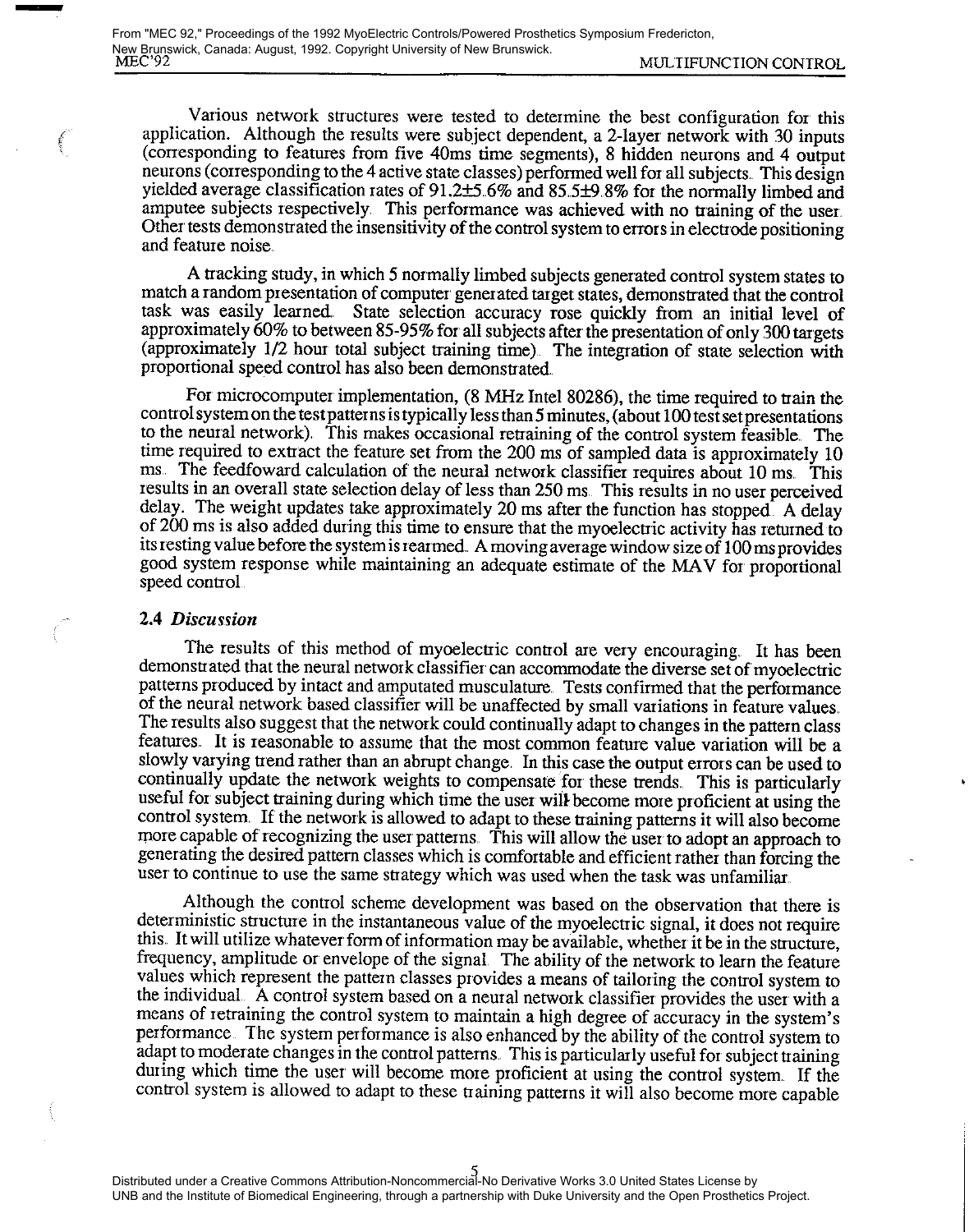MEC'92 MULTIFUNCTION CONTROL From "MEC 92," Proceedings of the 1992 MyoElectric Controls/Powered Prosthetics Symposium Fredericton, New Brunswick, Canada: August, 1992. Copyright University of New Brunswick.

erman,

of recognizing the user patterns. This will allow the user to adopt an approach to generating the desired pattern classes which is comfortable and efficient rather than forcing the user to continue to use the same strategy which was used when the task was unfamiliar.

Amputee and normally limbed subjects have used the microcomputer based system to realize proportional control of a bench mounted electric elbow and hand prosthesis. Good performance was achieved by most subjects. Implement microprocessor (TI TMS320C25) to be used for clinical trials is now in progress.

## 3 CONCLUSIONS

Since the earliest single function myoelectric control systems became available for clinical use in the early '60's, the challenge of providing an effective control system for multifunction prostheses has frustrated design reported, but clinical success has been limited at best. We are hopeful that the new technique described above will form the basis for multifunction control systems of clinical value. The challenge of providing simultaneou

ACKNOWLEDGEMENT<br>This work was supported by the Natural Sciences and Engineering Research Council of Canada (NSERC), Hugh Steeper Limited, Roehampton, U K and Liberty Mutual Research Center, Hopkinton, Ma,

## **REFERENCES**

- Childress, D. (1969) A myoelectric three state contr oiler using rate sensitivity, in Proc ACEMB., Chicago, pp. S4-5.
- Cordo, P.J. (1983) Controlling multiple degree of freedom powered prostheses, in Proc. IEEE Conf. Frontiers of Eng. and Comp. in Health Care, Columbus, pp. 1.5 1-1 5.5.
- DeLuca, C.J., (1979) Physiology and mathematics of myoelectric signals, IEEE Trans. Biomed.<br>Eng., Vol. BME-26, pp. 313-325.
- Dorcas, D. and Scott, R.N. (1966) A three state myoelectric control, Med. Biol. Eng., Vol.4, pp. 367-372.

Doubler, J. A. and Childress, D. S (1984) An analysis of extended physiological proprioception as a prosthesis control technique, J of Rehab. R&D, Vol. 21, No. 1, BPR 10-39, pp. 5-18.<br>Graupe, D., Magnussen, J. and Aloysious, A.B. (1978) A microprocessor system for limb

multifunctional control of upper-limb prostheses via myoelectric signal identification, IEEE Trans. Auto. Contr., Vol. AC-24, No. 4, pp. 538-544.

- Hudgins, B. (1991) A New approach to multifunction myoelectric control, PhD Thesis, Dept. Elect. Eng., UNB, Fredericton.
- Jacobson, S.C., Knutti, D.F., Johnson, R.T. and Sears, H.H. (1982) Development of the Utah Artificial Arm, IEEE Trans. Biomed. Eng., Vol. BME-29, No. 4, pp. 249-269.
- Pao, Y.H. (1988) Adaptive Pattern Recognition and Neural Networks, Addison-Wesley, Reading, Mass.
- Parker, P.A. (1975) Optimal signal processing for multifuntion myoelectric communication channel.<br>Ph D thesis, University of New Brunswick, Fredericton, N.B., (unpublished).
- Parker, P.A. and Scott, R.N. (1986) Myoelectric control of prosthesis, CRC Critical Reviews in Biomedical Engineering, Vol. 13, Issue 4, pp. 283-310.